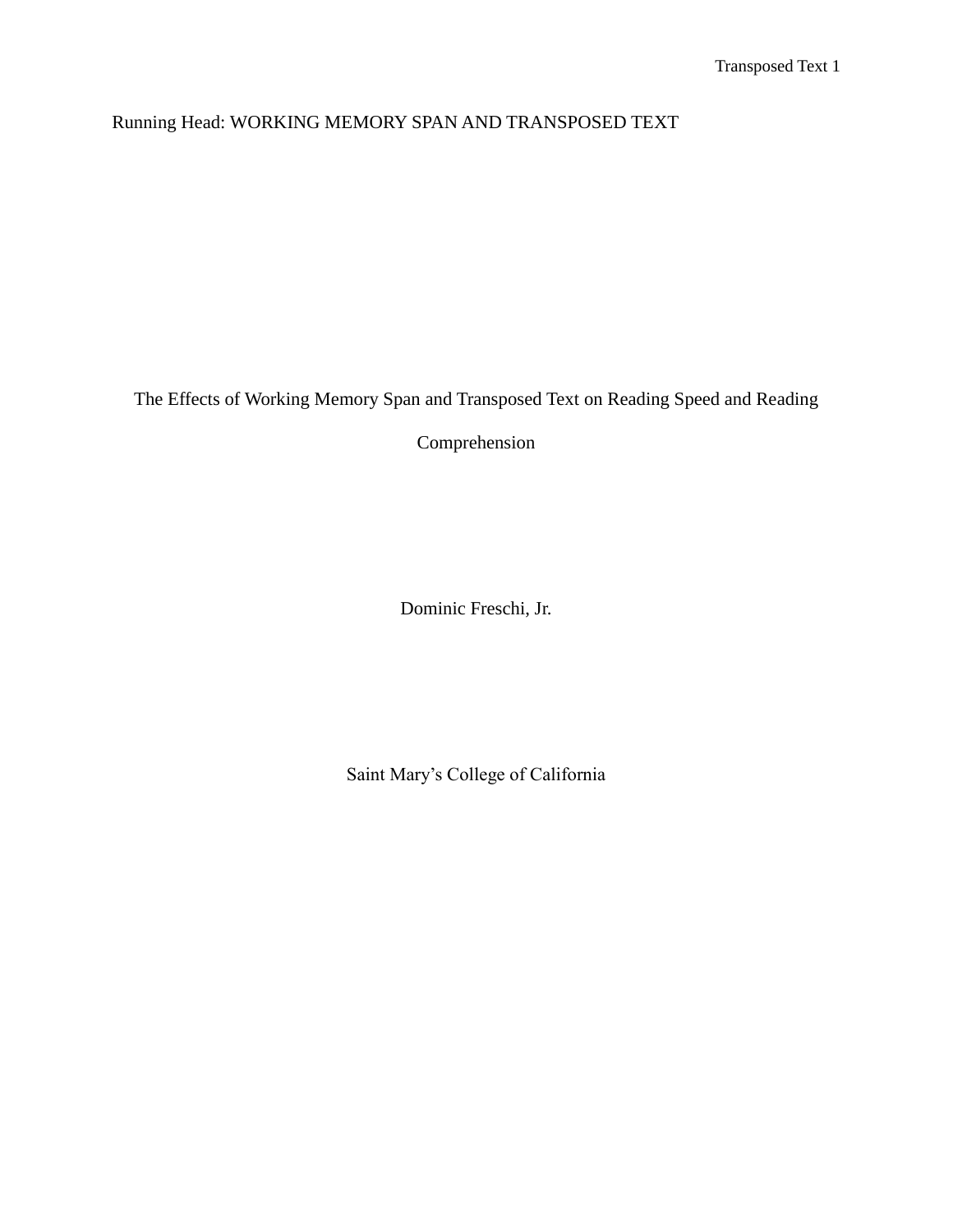#### Abstract

This is a study investigating the differences between High and Low Span Working Memory individuals in both reading speed and reading comprehension between Regular Text and Transposed Text. Using the Reading Span Task (Daneman & Carpenter, 1980), each subject was placed in either the High or Low Span group. Each subject subsequently was presented with regular and transposed texts and their reading speed and reading comprehension were assessed. High Span individuals were expected to outperform their Low Span counterparts in both reading speed and comprehension. The results supported these expectations. Transposed texts were predicted to produce slower reading speed and lower reading comprehension. The results supported these predictions for reading speed but not for reading comprehension.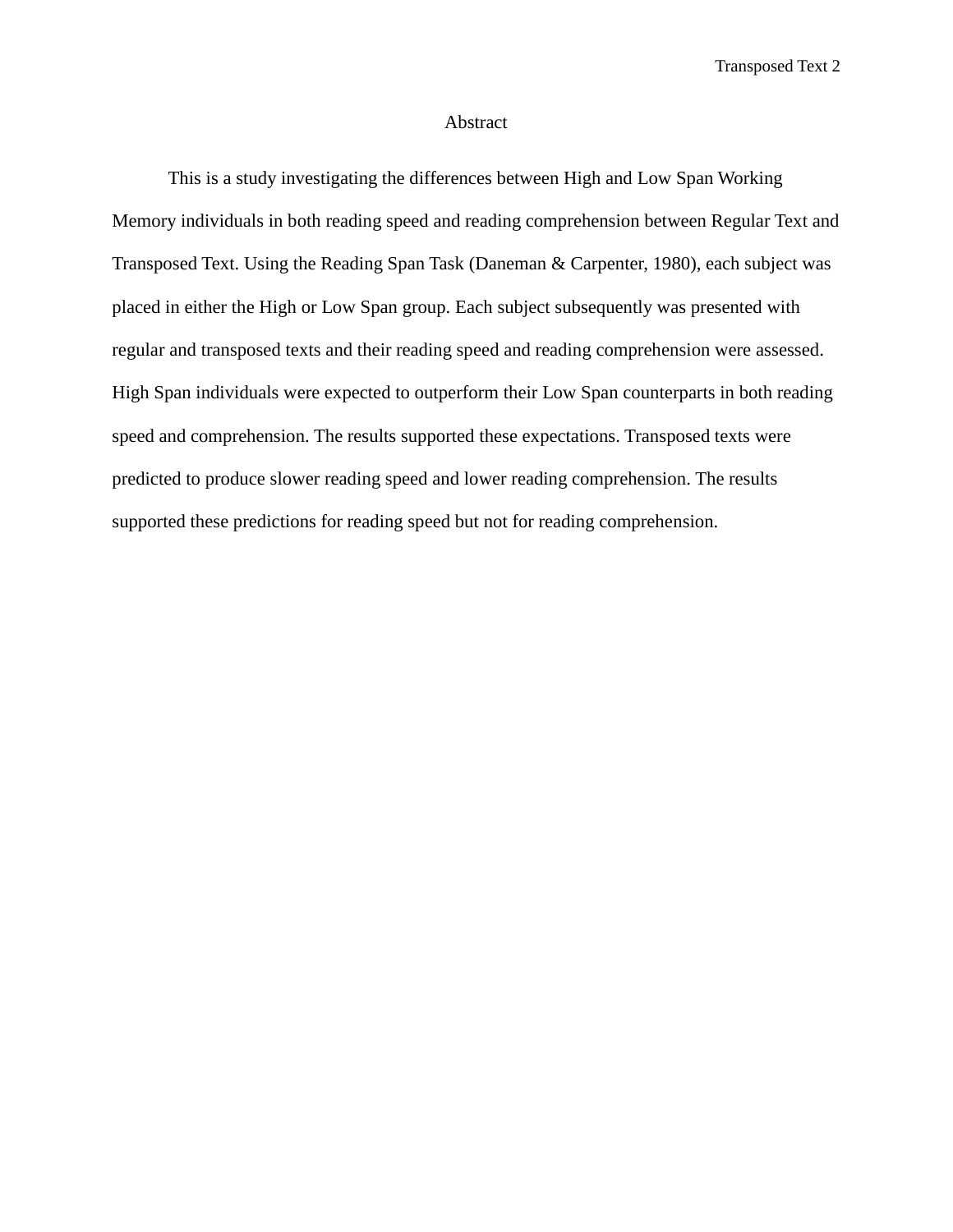The Effects of Working Memory Capacity and Transposed Text on Reading Speed and Reading Comprehension

The research on letter transposition dates back to the 1976 unpublished PhD thesis of Graham Rawlinson. This phenomenon was invigorated by an email that spread around the Internet in 2003; it stated the following:

*Aoccdrnig to a rscheearch at Cmabrigde Uinervtisy, it deosn't mttaer in waht oredr the ltteers in a wrod are, the olny iprmoetnt tihng is taht the frist and lsat ltteer be at the rghit pclae. The rset can be a toatl mses and you can sitll raed it wouthit porbelm. Tihs is bcuseae the huamn mnid deos not raed ervey lteter by istlef, but the wrod as a wlohe.* 

While the citation is false, the concept is true, the human mind can read these supposedly "jumbled" letters with astonishing accuracy. Rawlinson's unpublished PhD thesis was put forward to examine the importance of letter position in human word recognition. This was accomplished by conducting 36 separate experiments, varying the placement of the transposed letters (Davis, 2003). The specifics provided were sparse, but the overall idea was present. Through his research on the importance of letter position Rawlinson generated the idea that middle letter identification was processed mostly independent of position (Rawlinson, 1976). Also found, was that the beginning and ending of words play a significant role in word recognition; and that the middle letters were not based on accuracy, but instead a probability based system (Rawlinson, 1976). While the paper was a sole PhD thesis that was never published, the ideas it put forth have been tested multiple times confirming the hypothesis: humans can read words with the middle letters transposed with relative ease than if the letters at the beginning or ending were transposed (Rayner, White, Johnson, and Liversedge, 2006).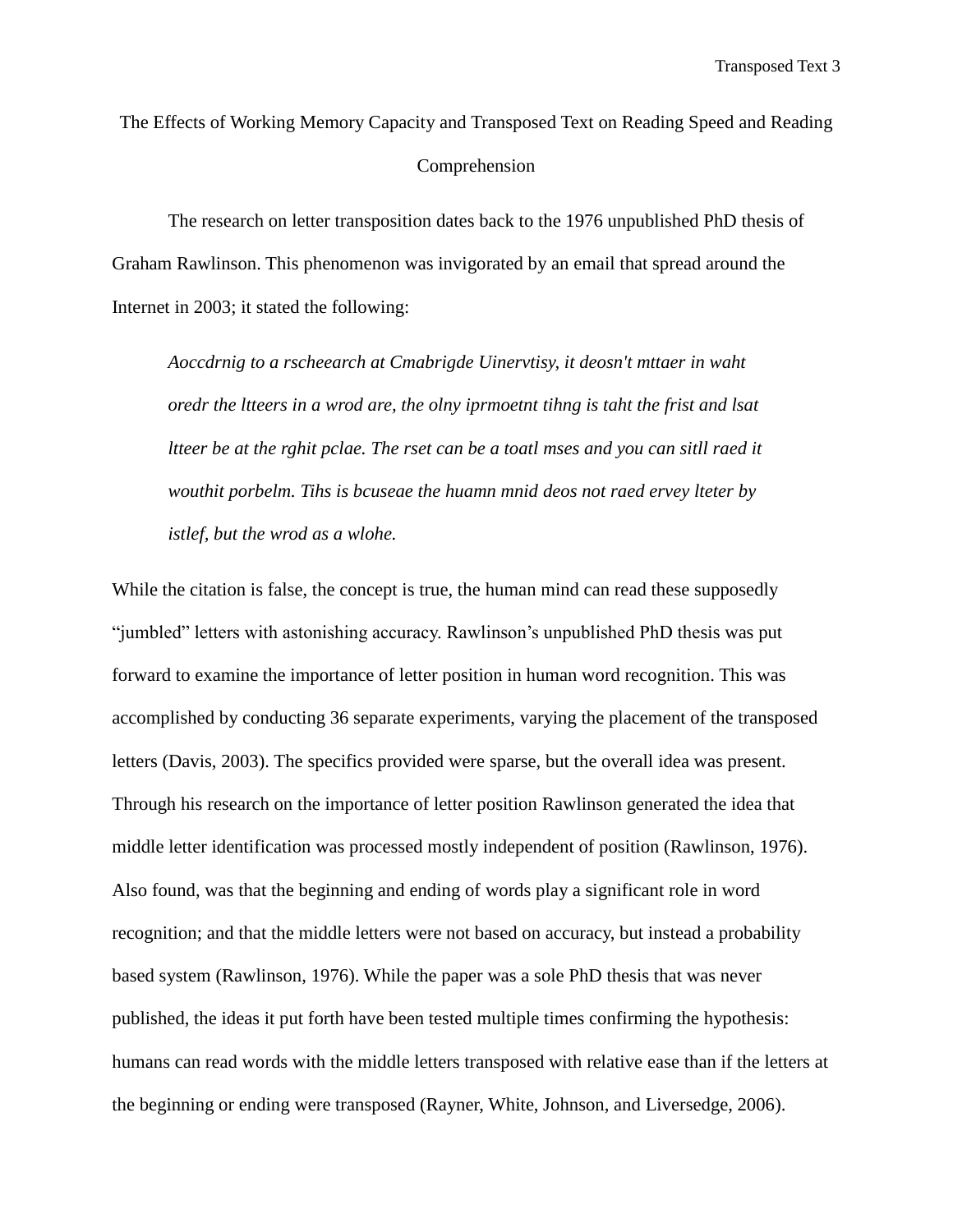This idea has been thoroughly studied, primarily in masked-priming studies (Chambers, 1979; Perea & Lupker, 2003). These studies have shown that transposed-letter (TL) non-words are more easily confused with their base words if the letters in the middle of the words are transposed more so than letters transposed at the beginnings or endings of words. Meaning that TL non-words close to their base word (e.g., WINDOWS and WIDNOWS) can more easily be confused, and therefore understood, than TL non-words that differ greatly from their base word (e.g., WINDOWS and WDIONSW). Further, Johnson, Perea and Rayner (2007) studied the parafoveal views of words and the effects of TL non-words and Substituted-Letter (SL; e.g., WMIODUS vs. WNIODWS) non-words. The researchers measured the amount of time subject's eyes were focused on the beginning space before the word, the word itself, and the space after each word. They also noted any re-readings of particular words. Their results showed that the TL conditions led to significantly shorter durations than the SL conditions. These results mean that while reading, the individuals spent less time reading over the TL condition non-words than the SL condition non-words; hus suggesting that the subject's coded the words and read them as regular words rather than words with transposed letters. They also found that the results from their first experiment indicate that the TL effects that occur in naming and lexical decision experiments also exist during normal silent reading. Rayner, White, Johnson, and Liversedge (2006) studied differences in reading words-per-minute (wpm) with transposed letters. The results from this study demonstrate that TL's in the middle of words were read significantly faster than TL's at the beginning or ending of words. However, the TL-middle words reading speed was 11% slower than reading regularly typed words (255 Regular vs. 227 TL).

In Andrews (1996), TL non-word reaction times for masked priming were demonstrated to be impaired by TL non-words that are overly similar to other words, or blatantly form other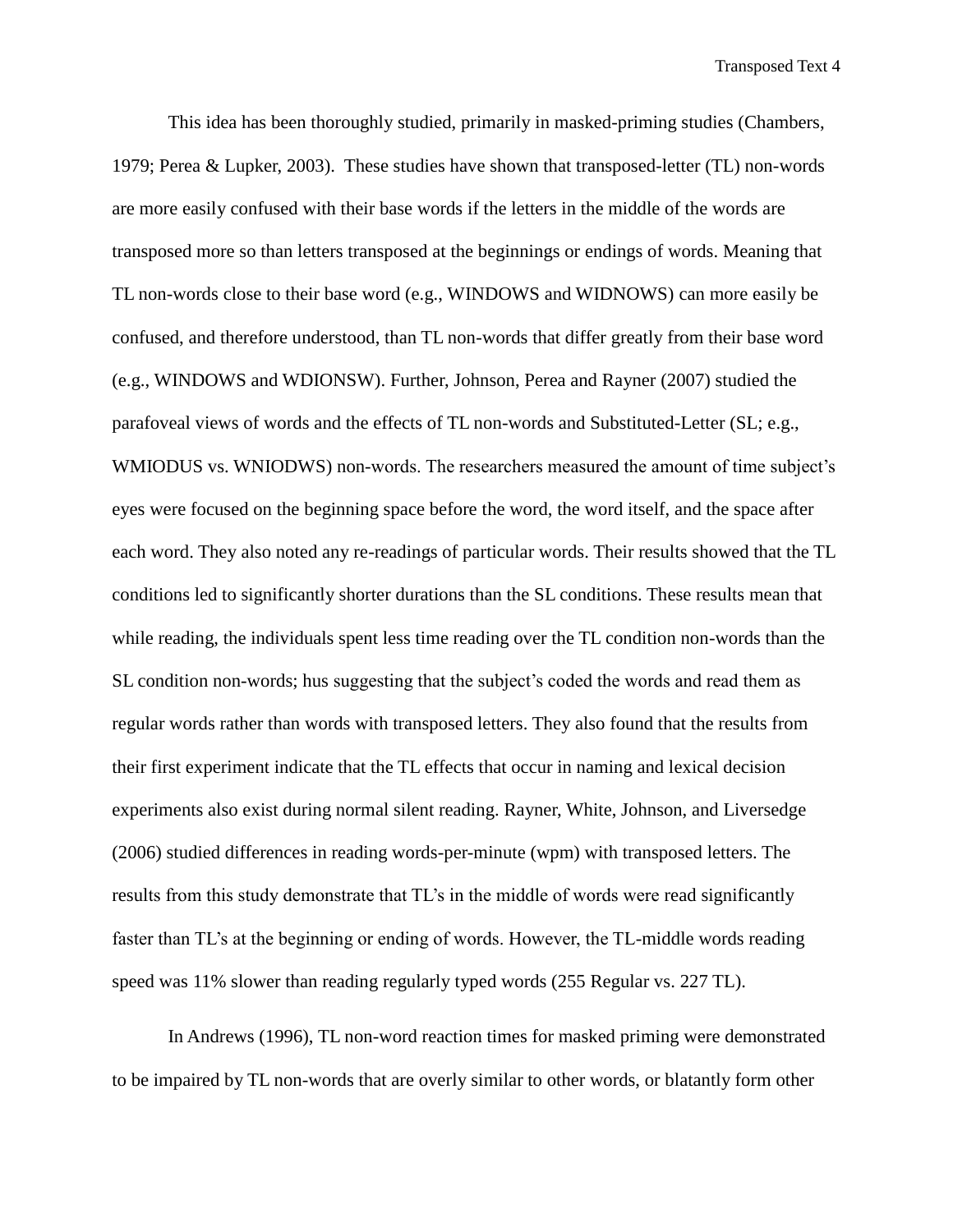words (e.g., CALM  $\rightarrow$  CLAM). They presented on the screen, a focus (+) for subjects. The then flashed a word, either regularly typed or transposed, and then in its place a mask to hide and residual after-images on the screen. After this they displayed the target word they asked subjects to state.

Perea and Lupker (2004) demonstrated that, in Spanish, this TL prime advantage only exists when the letters transposed are consonants and not vowels. However this was replicated for English by Lupker, Perea, and Davis (2008) later on. They found that there is the same advantage in English for consonants transposed over vowels. However, the frequency of the letter used effects the advantage; more frequently used consonants are perceived to be closer to the base word. The TL effect has also been studied between Hebrew and English. This study wanted to look at the effects of transpositions between English and Hebrew in perfectly 50/50 bilingual individuals. Because of the structure of the Hebrew language, reading words jumbled was expected to be significantly more difficult because the words are based off of their roots. One root can start a large collection of potential words. Their results demonstrated that the TL effect is significantly more difficult in Hebrew sentences and word recognition than in English (Velan & Frost, 2007).

Beyond simply the placement of letters in smaller words, research has been done on compounded words with morpheme boundaries (Christianson, Johnson, & Rayner, 2005). This study looked into the TL effect within compound words. Because compound words are formed between two words whose meanings combine into one word, they proposed that the beginnings and endings of each word in the compound would need to be in place for proper TL effects. For example: in the word *SUNSHINE*, there is a morpheme boundary between *SUN* and *SHINE* that if crossed in transposition, would make it difficult to comprehend quickly. (e.g., *SUNSIHNE* is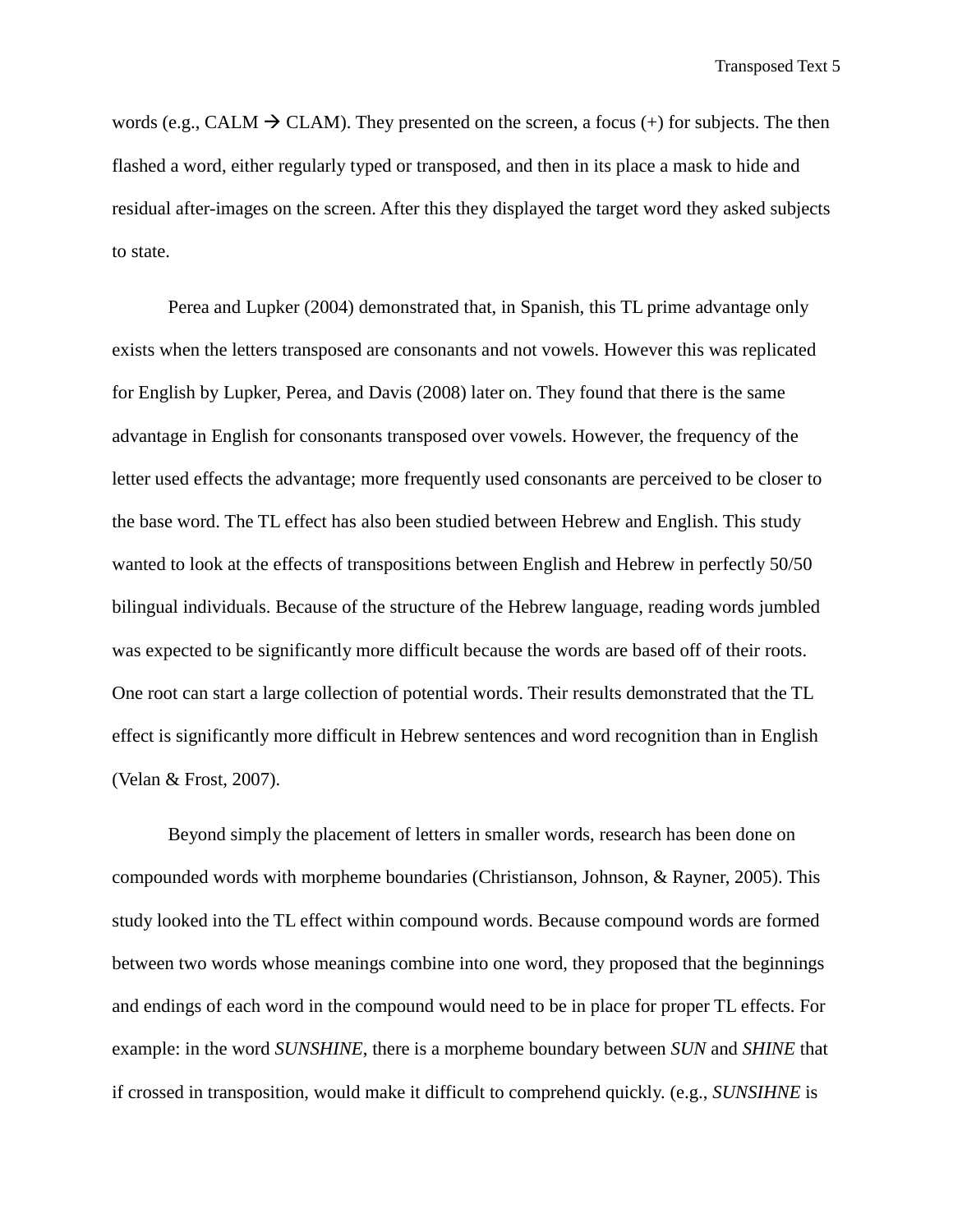easier than *SUSNHINE*). Christianson et al., also researched pseudo-compound words (words comprised of two words that do not share a meaning i.e. *mayhem*) and found that they related more to non-compound words in terms of reaction times. This suggests that humans are sensitive to word boundaries, even internally with the TL effect.

Along with the Transposed-Letter effect, the current study examined Working Memory Span (also known as Working Memory Capacity; WMC) on High Span and Low Span individual's reading comprehension and reading speeds. The term *Working Memory* (WM) was developed as a way to refer to a more active part of the processing system in humans. WM has been shown to have processing as well as store functions. It serves as the location for executing processes and storing the information produced in these processes. To give an example, consider reading: "*…in reading comprehension, the reader must store pragmatic, semantic, and syntactic information from the preceding text and use it in disambiguating, parsing, and integrating the subsequent text"* (Daneman & Carpenter, 1980; 1983). That information can be lost from the working memory leads to the assumption that capacity within it is limited. Therefore, individual differences theories state that there are differences in people's abilities to store and process data within their Working Memory. Daneman and Carpenter (1980) developed the Reading Span Task to measure the WMC of individuals while reading. During reading, Daneman and colleagues theorized that people with lower WMC have a smaller capacity which limits the amount of information these individuals can integrate from the text and from prior or background knowledge.

Further research into WMC has shown that it plays a large role in reading comprehension (McVay & Kane, 2012). Faulkner and Levy (1999) studied the ability of fluent and non-fluent readers to process information and how they read. They found that skilled readers do not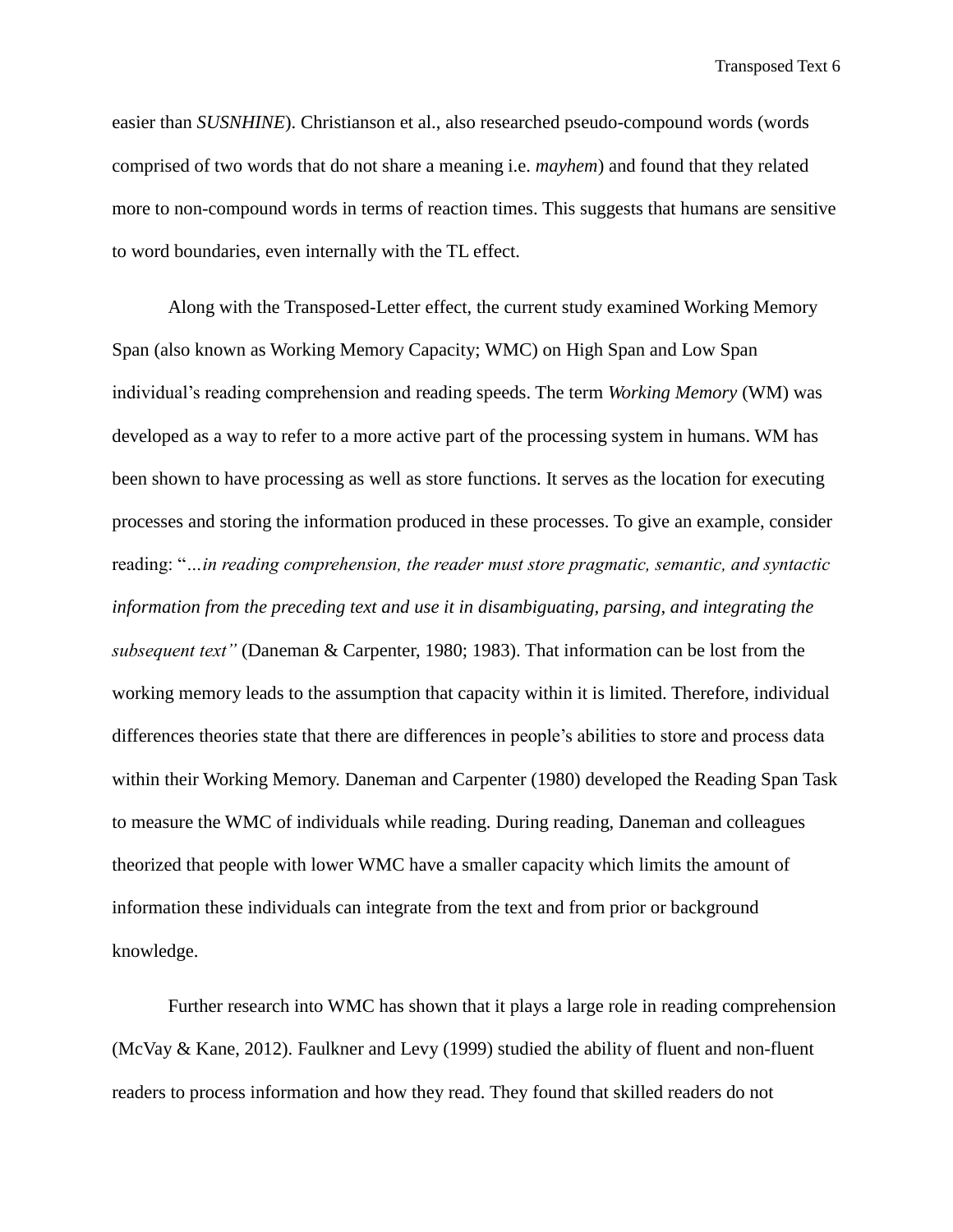typically focus on the micro-level information (word-by-word reading, etc.), but instead focus on the macro-level information (context, meaning, etc.). This is reversed for poorly skilled readers who spend so much time on the micro-level information that the subjects may miss the macrolevel information. Also found, was that because of this ability of fluent readers to simply process the contextual "macro-level", they were able to read much more quickly than non-fluent individuals.

This study is investigating the differences between High and Low WM Span individuals in reading transposed text and regular text and answering comprehension questions. Although no previous research has looked at the TL in full paragraph reading and comprehending, the expectation can be inferred from the research on priming and sentence reading. Because of the relationship between reading comprehension, reading speed, and working memory span, it is expected that High Span individuals will outperform their Low Span counterparts in both reading speed and reading comprehension for both transposed text and regularly typed text (Daneman & Carpenter, 1980; Faulkner & Levy, 1999; McVay & Kane, 2012). It is also expected that because of the previously seen slight decrease in reaction and comprehension time (Rayner et al., 2006), transposed text reading times and reading comprehension scores will be significantly lower than those of regularly typed text.

#### Method

### *Participants*

Twenty-four individuals participated in this research. Participant ages ranged between 18- 80 years.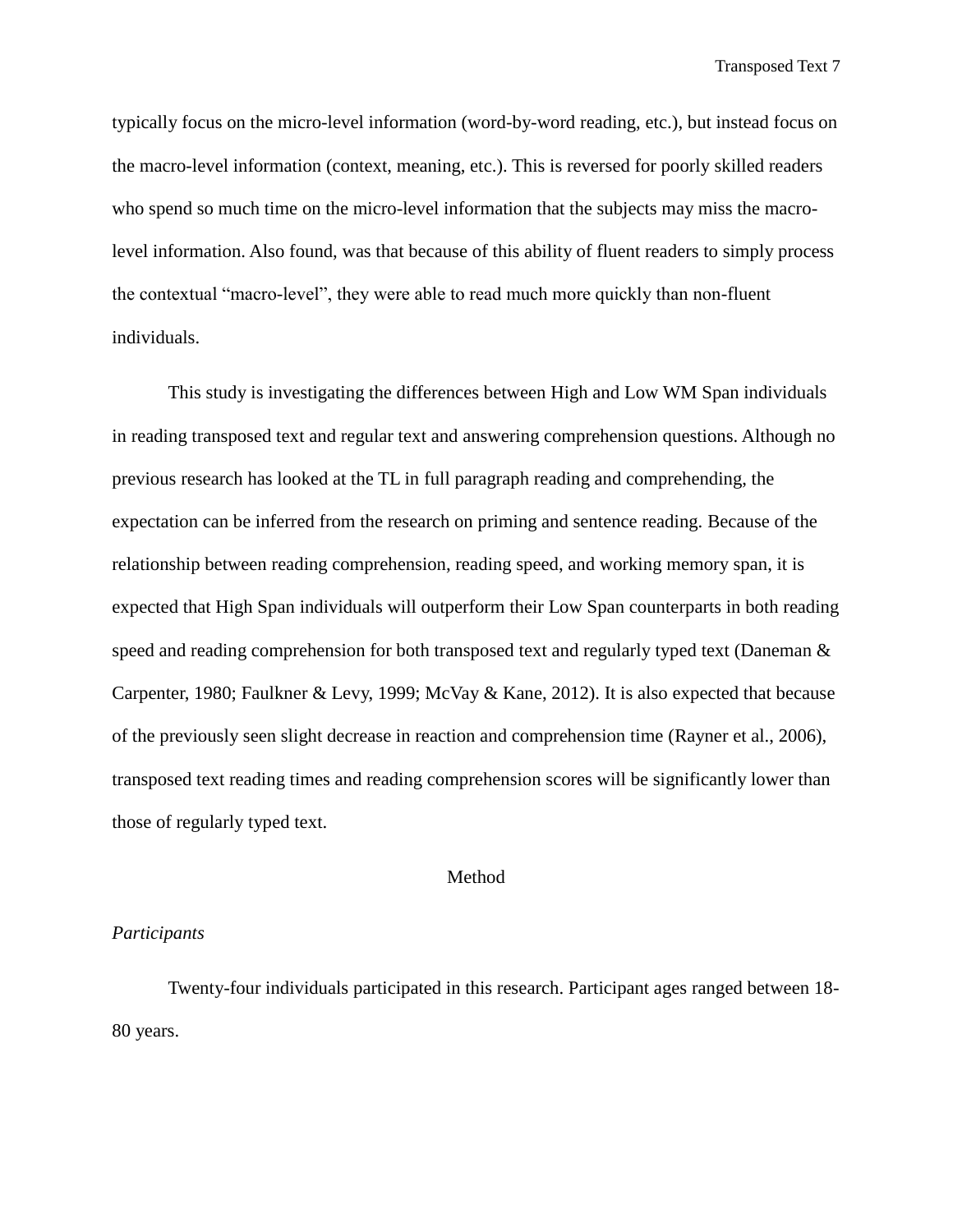### *Apparatus and Materials*

The Automated Reading Span Task (Daneman and Carpenter, 1980; Unsworth, Heitz, Schrock, and Engle, 2005) was used to collect the initial data of every subject's Working Memory Capacity. The Transposed Paragraph Task was designed and created using E-Prime 1.0 and was converted to E-Prime 2.0 software (Psychology Software Tools, Pittsburgh, PA). Experiment was run between two separate computers due to program limitations. The Reading Span Task was run on Dell PCs equipped with an Intel Celeron Processor, 128 MB of Ram, and Microsoft Windows XP. The Transposed Paragraph Task was run on a Sony Vaio Laptop with an Intel i5 Processor, 8 GB of RAM, and Microsoft Windows 8 Consumer Preview. Testing was completed in the Neuroscience Laboratory at Saint Mary's College of California.

### *Procedure*

The experiment is a 2x2 mixed-factor design. The initial factor separated the participants into two groups: High Working Memory Span or Low Working Memory Span. The second factor was a within subject factor of Transposed Text and Regularly Typed Text (See Appendix A for examples). Each individual was measured on their reading time (in seconds) and the percentage of questions correct between Transposed and Regularly Typed Text. The Working Memory Span was determined using the Reading Span Task.

The participants began the experiment with the Reading Span Task (Daneman & Carpenter, 1980) at the first computer station. Upon confirmation, the run file began the experiment. Participants were given a practice test of recalling letters presented to them in a particular order. After the first practice, participants were given practice of answering true and false to sentences. The participants were then given a combined practice of reading sentences for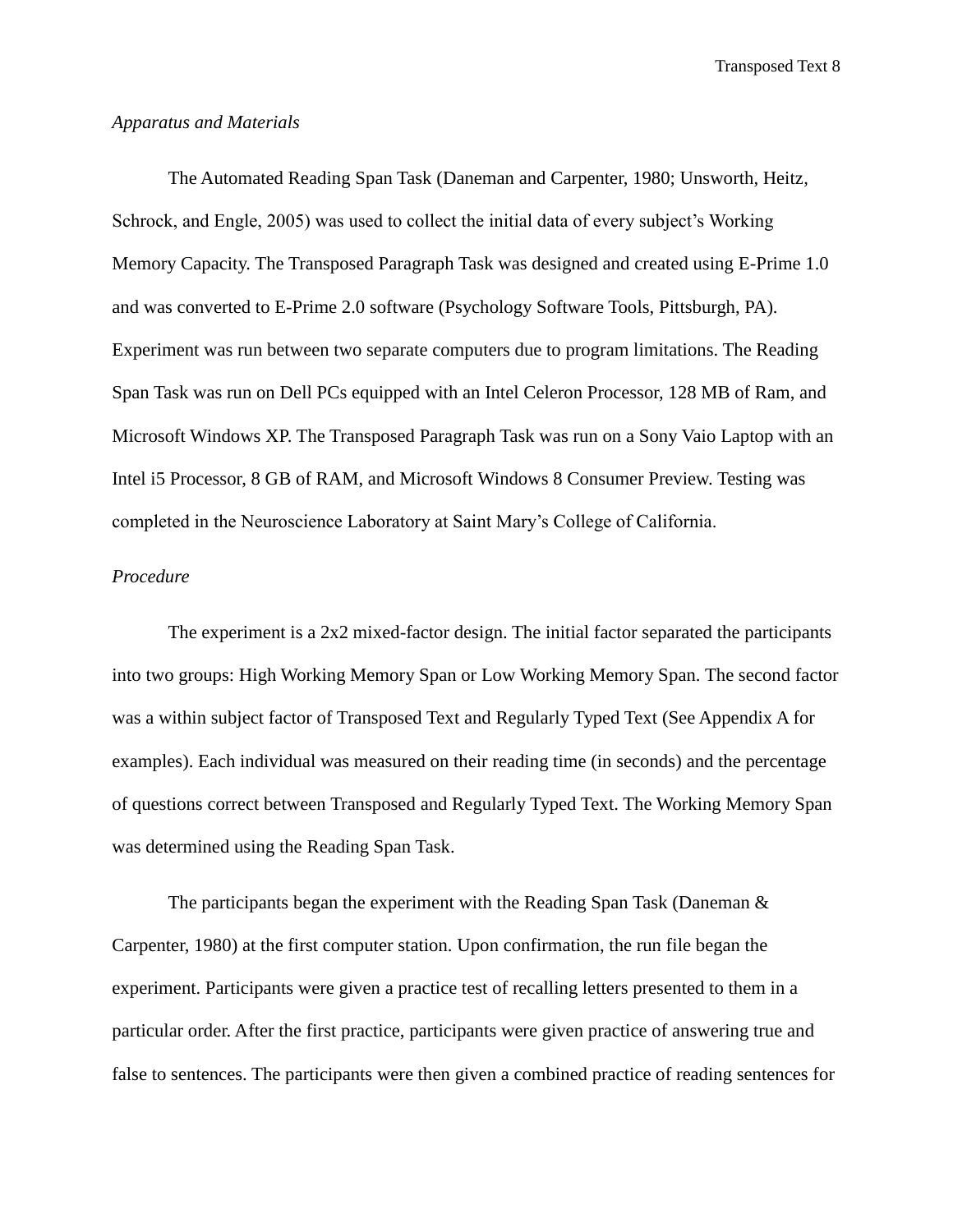comprehension, answering true or false to the sentence, and remembering the letters presented afterward. This practice ran 3 full times. Once completed, the data-collecting Reading Span Task was run. The Reading Span Task varied between 3-7 sentence-letter combinations. When the experiment was over, the participants were instructed to inform the experimenter. Once the program was closed, the experimenter guided the participant to another work station to begin the Transposed Paragraph Task. The Transposed Paragraph Task asked individuals to read selected paragraphs and answer reading comprehension questions following each text. Three paragraphs were regularly typed; three were transposed following rules previously described. These were distributed in a varying order: *Regular-Transposed-Regular-Transposed-Regular-Transposed*. None of the reading comprehension questions were transposed. Upon completion of the program, the participants were instructed to inform the experimenter and were thanked for their time.

#### Results

The Reading Speeds and Reading Comprehension were subjected to an Analysis of Variance (ANOVA) having two levels of Working Memory Span (High or Low) and Two levels of Text Type (Transposed and Regular). All effects were tested at an alpha level of .05.

An analysis for Reading Speed comparing Regular Text reading speed for High Span individuals ( $M = 368.85$ ,  $SD = 132.75$ ) and Low Span individuals ( $M = 515.47$ ,  $SD = 191.64$ ) against Transposed Text reading speed (*M* = 316.79, *SD* = 118.32) and Regular Text reading speed ( $M = 429.61$ ,  $SD = 140.24$ ) was conducted and showed a significant main effect for Text Type (F<sub>(1,22)</sub> = 11.102,  $p < .05$ ). Results show that, Regular Text reading speeds for both High Span individuals and Low Span individuals were both significantly faster than Transposed Text reading speeds for both High and Low Span individuals. There was no significant interaction effect (F<sub>(1,22)</sub> = .667,  $p > 0.05$ ). (See Table 1 and Figure 1).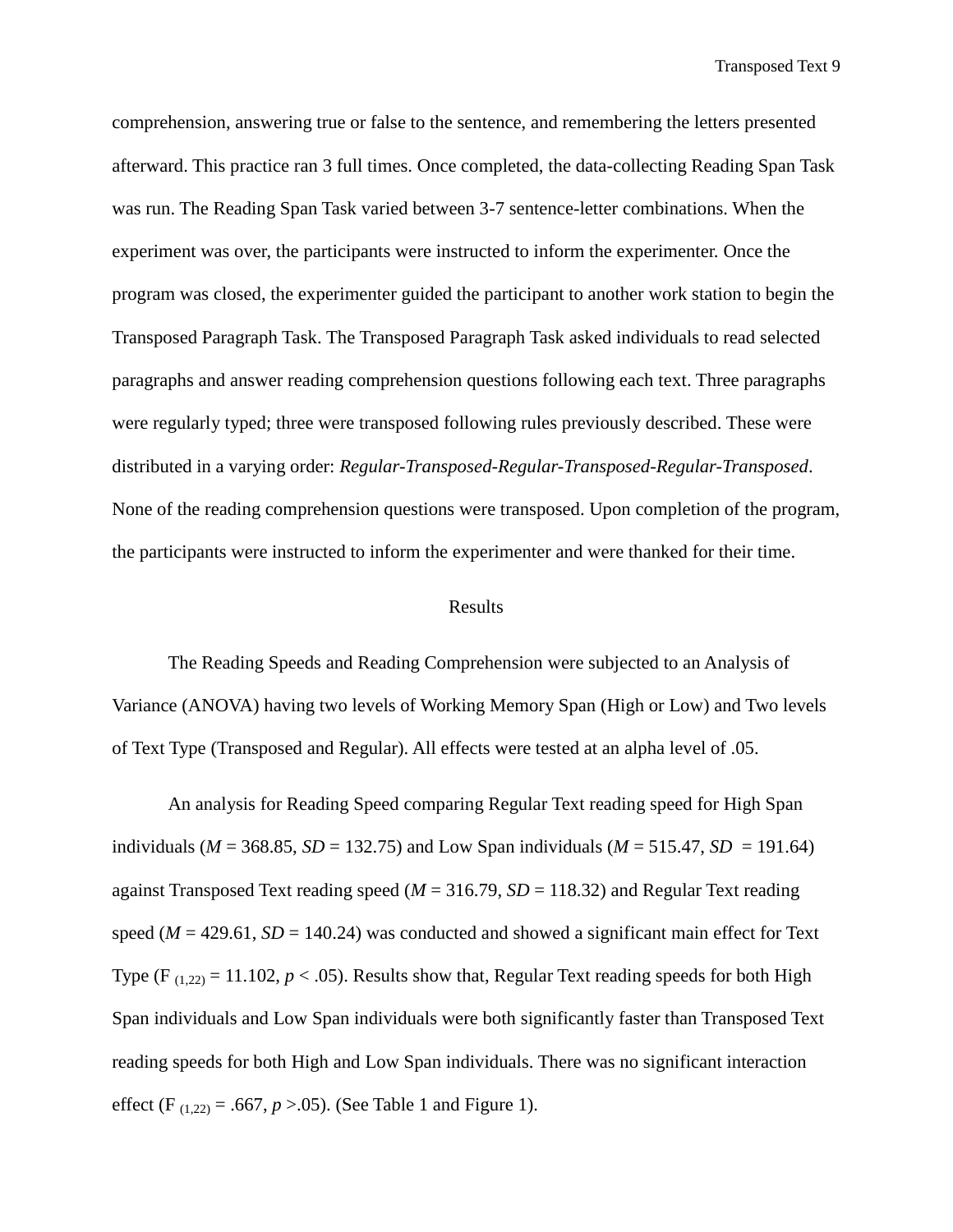An analysis for Reading Comprehension comparing Regular Text reading comprehension for High Span individuals ( $M = 83.13$ ,  $SD = 25.42$ ) and Low Span individuals ( $M = 59.94$ ,  $SD =$ 24.96) against Transposed Text reading comprehension for High Span (*M* = 72.5, *SD* = 31.96) and Low Span ( $M = 45$ ,  $SD = 27.81$ ) individuals was conducted and showed no significant main effect for levels of Text Type (F<sub>(1,22)</sub> = 2.712,  $p > .05$ ). Nor was there any significant interaction effect between Text Type and Working Memory Span (F (1,22) = .077, *p* = .784). (See Table 2 and Figure 2).

### Discussion

This experiment was designed to analyze the differences between High and Low Span WM individuals in reading speed and reading comprehension, using transposed and regularly typed texts. The Working Memory Span of each individual was determined by using the Reading Span Task. Reading speed and reading comprehension were determined by having all subjects read three regularly typed paragraphs and three transposed paragraphs (answering questions after each text). The results provided both expected and unexpected data.

According to the data, the High Span individual's mean reading times were faster than those of the Low Span individuals for both regularly typed and transposed text. This follows with what was expected as High Span individuals are able to process and store more information overall compared to the Low Span individuals. It is interesting in looking at the means however, because High Span individuals were only  $\sim$  50 seconds different between regularly typed text and transposed text; showing that they were truly not heavily affected by the transposition of the text. However, the mean reading speeds for transposed texts were overall faster than the reading speeds for regularly typed texts (despite there being no significance). This contradicts what was expected because in previous research, while the TL non-words were close to the base words in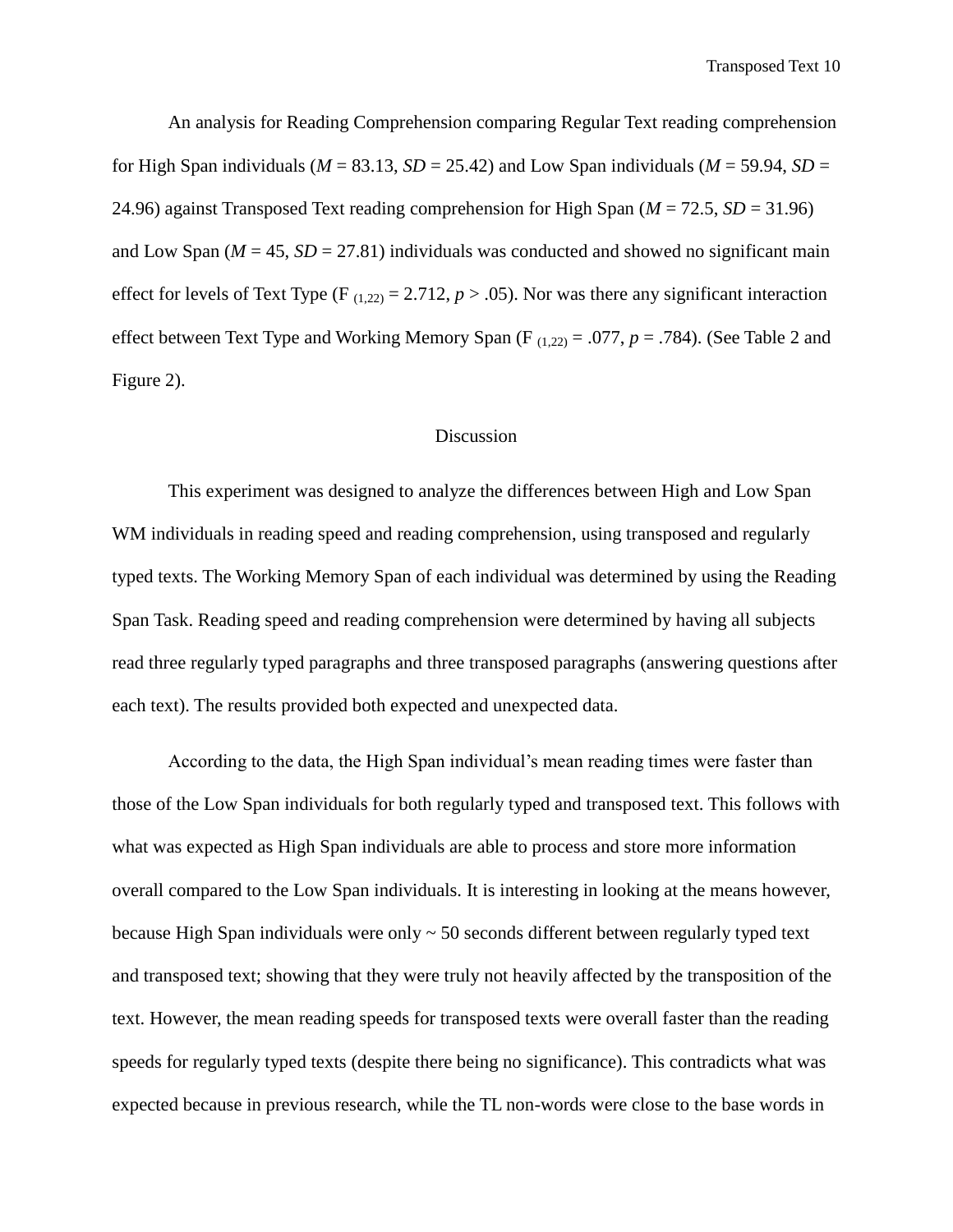terms of reaction time, they were consistently slower. Likewise, Rayner et al., (2006) demonstrated that the words-per-minute for TL non-words was close to the base word times, but were overall 11% slower. The fact that the mean reading speed for both High and Low Span individuals both demonstrated this trend calls the texts themselves into question.

The scores for reading comprehension follow the similar pattern of High Span individuals outperforming their Low Span counterparts. This further supports the assumption that High Span individuals are able to store and process more information, not simply per sentence or slide, but for the overall text/story provided. Overall, there was a significant main effect for reading comprehension between regular text and transposed text. As was expected, the scores for the regularly typed texts were answered more accurately than those of the transposed text. This continues that although the scores were close overall, the regularly typed texts were different enough to be significant.

To investigate the unexpected results gathered for reading speed, further analyses were conducted on the texts used. Due to formatting issues, the regularly typed texts had to be split into two slides more than the transposed texts (9–to-7). After conducting a word count on the total paragraphs for each set (regular and transposed) it was found that the regularly typed texts contained an extra 228 words. While these texts appeared equal in overall length, the discovery of this confound has provided a possible answer as to the questionable results. Particularly, there was a rather short text in the transposed list (253 words) that shortened the speeds overall. Likewise, there happened to be a paragraph in the regularly typed list that was longer than average (502 words, mean = 361 words). The impact of these two texts might explain the extra time that was spent reading the regularly typed text.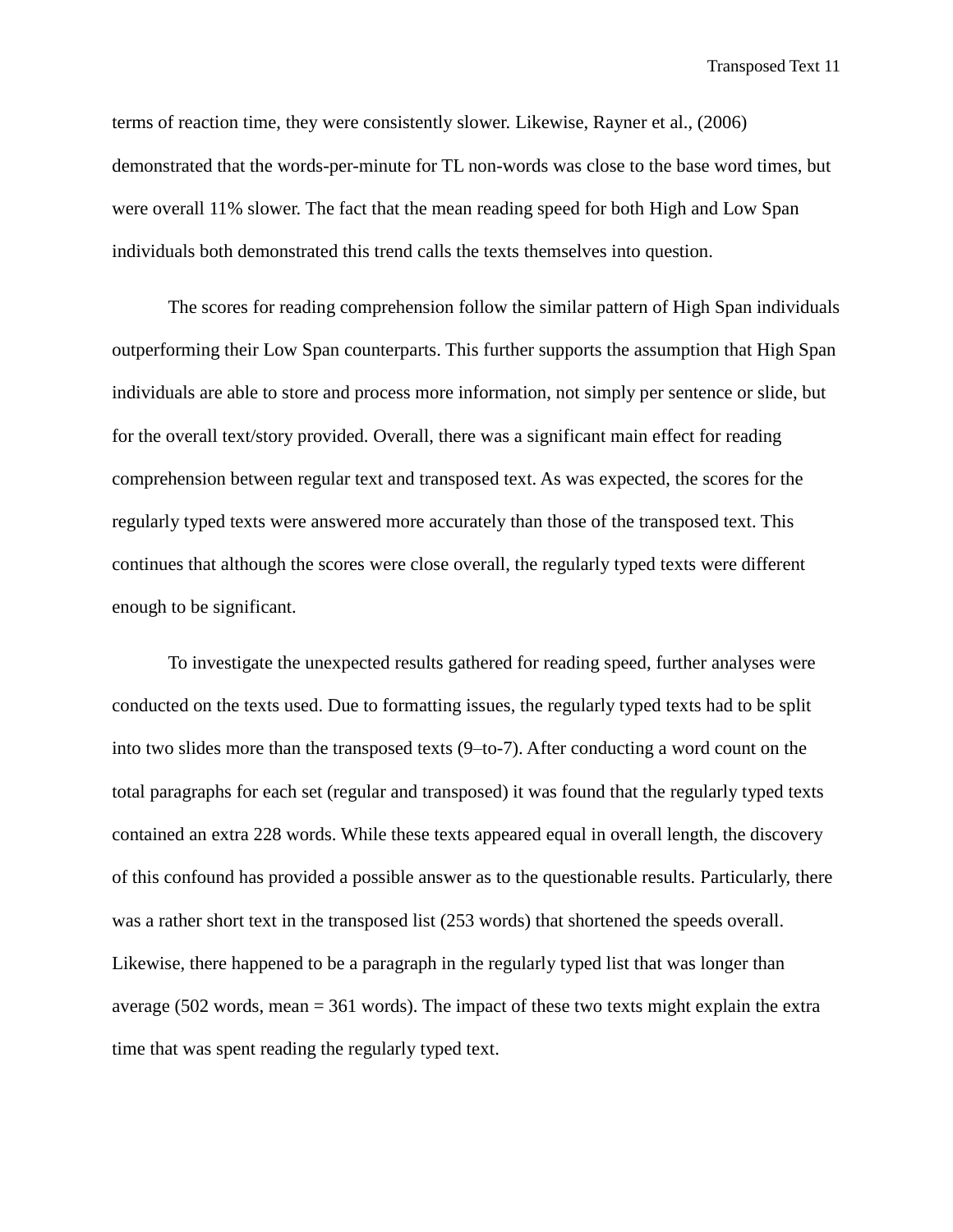To continue research in this area, it is prudent that standardization is reached with the texts, both in terms of length (in words) but also overall difficulty. Due to the exploratory nature of this research, it was unclear as to how subjects would react with the Transposed Paragraph Task. After a few post-experiment interviews, subjects felt that the practice given to them with the Reading Span Task helped prepare them for what followed, however they did not receive this for the Transposed Paragraph Task. Therefore it seems logical, due to the nature of the subjects that comprise the text, to provide a practice for the TPT, both in the regularly typed text and the transposed text.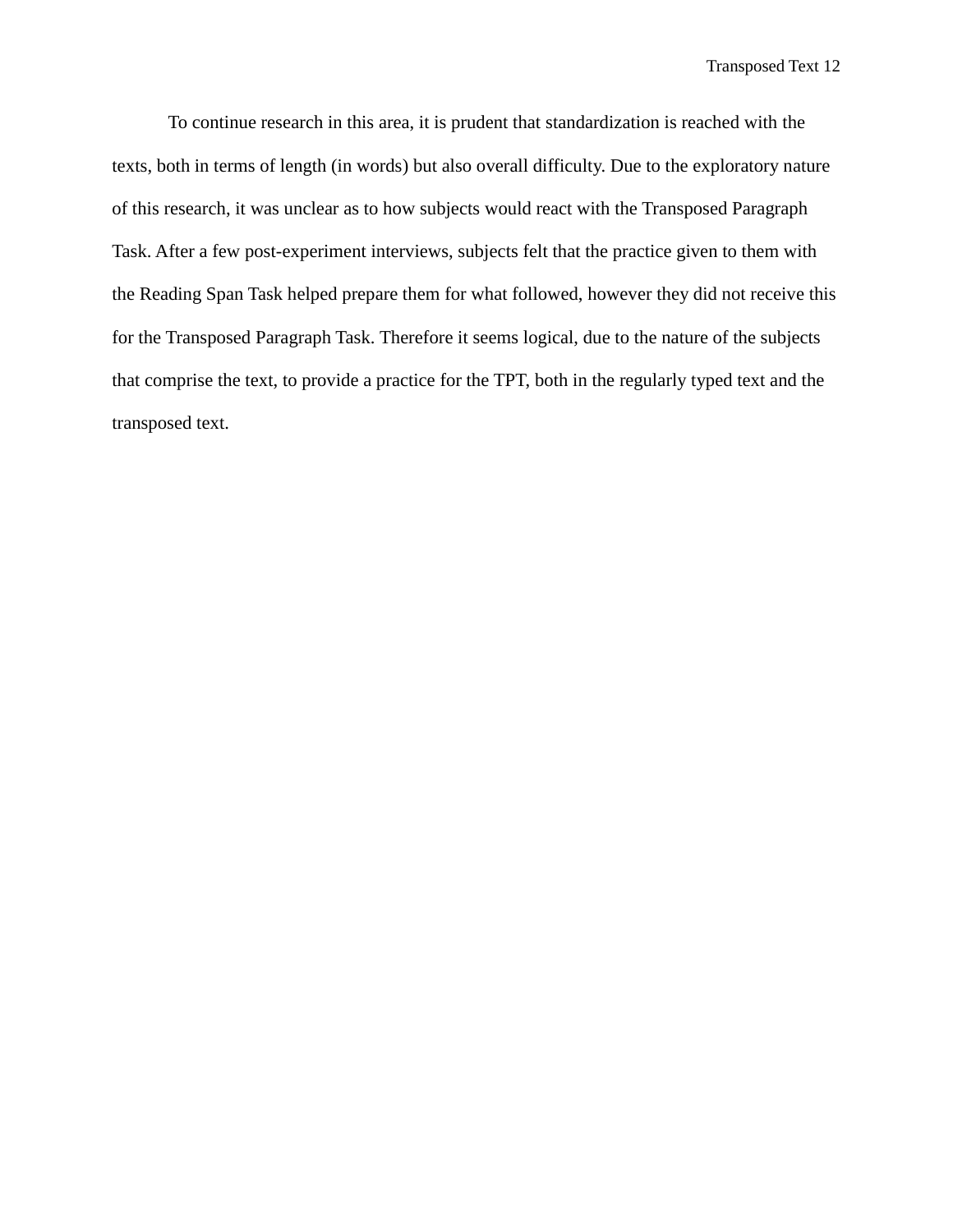# Appendix A

### Transposed Text:

*"You apepar to be astnoished," Sherlock siad, simling at my exrpession of suprrise. "Now taht I do konw it I sahll do my bset to fogret it."*

## Regularly Typed Text:

*When we survey our lives and endeavors, we soon observe that almost the whole of our actions and desires is bound up with the existence of other human beings.*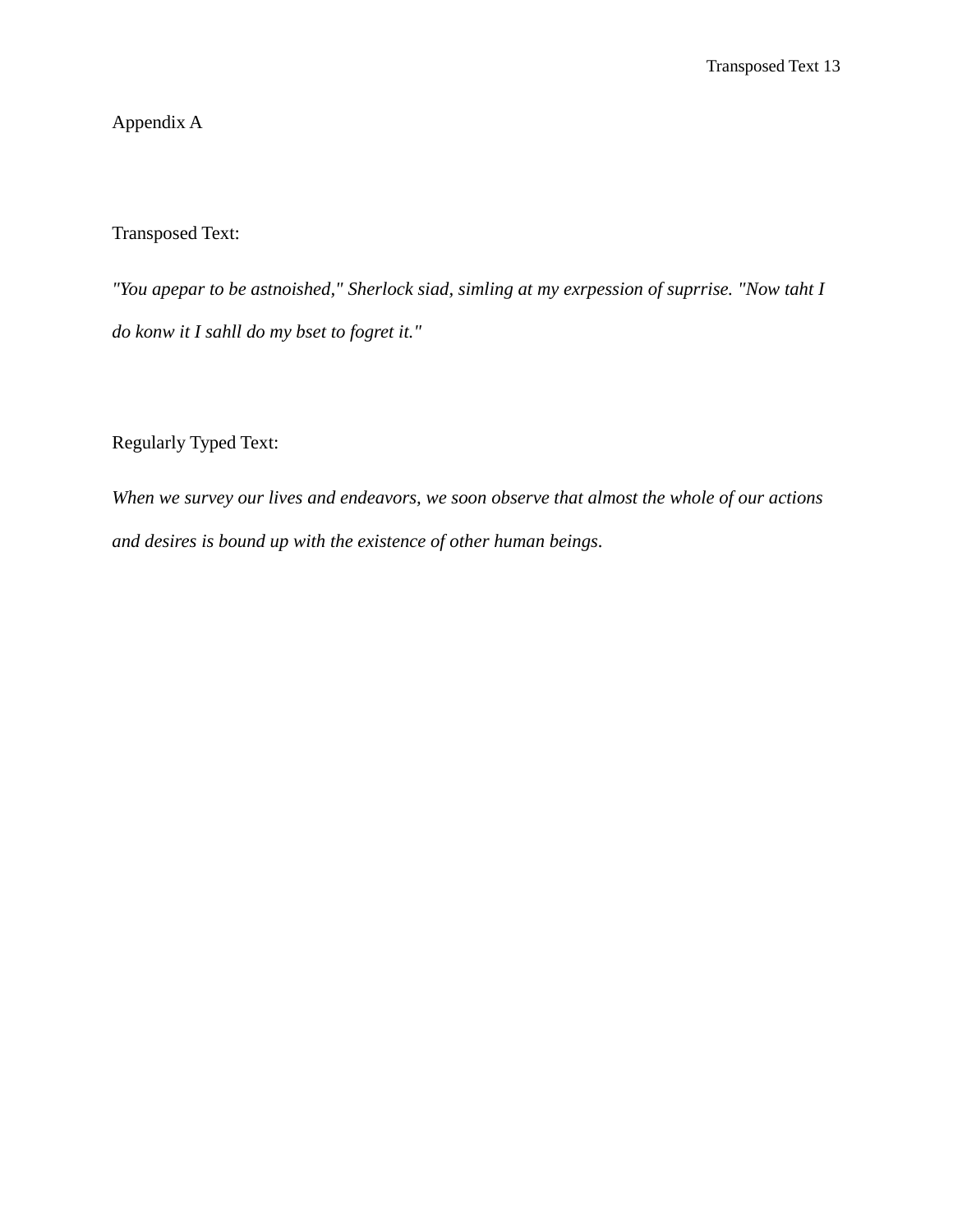| <b>Working Memory Span</b> | <b>Text Type</b> | <b>Mean</b><br>(in seconds) | <b>Standard Deviation</b> |
|----------------------------|------------------|-----------------------------|---------------------------|
| <b>High Span</b>           | Regular          | 368.85                      | 132.75                    |
|                            | Transposed       | 316.79                      | 118.33                    |
| <b>Low Span</b>            | Regular          | 515.47                      | 191.64                    |
|                            | Transposed       | 429.61                      | 140.24                    |

*Note: Means all measured in seconds. Regular = Regularly Typed Text, Transposed = Transposed Typed Text.*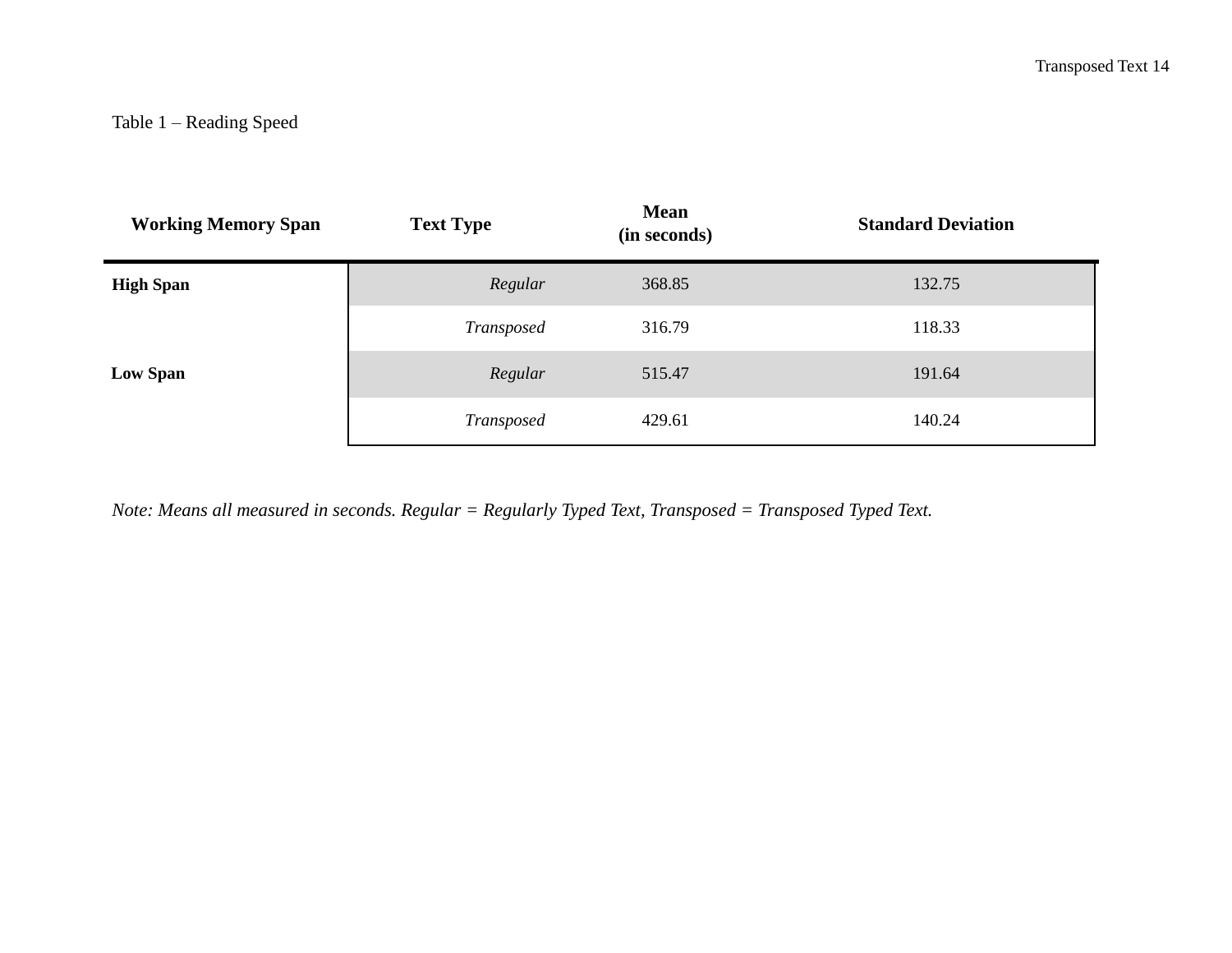# Table 2 – Reading Comprehension

| <b>Working Memory Span</b> | <b>Text Type</b> | <b>Mean</b><br>(percentage correct) | <b>Standard Deviation</b> |
|----------------------------|------------------|-------------------------------------|---------------------------|
| <b>High Span</b>           | Regular          | 83.13%                              | 25.42                     |
|                            | Transposed       | 72.50%                              | 31.96                     |
| Low Span                   | Regular          | 59.94%                              | 24.96                     |
|                            | Transposed       | 45.00%                              | 27.81                     |

*Note: All means in percentages (%). Regular = Regularly Typed Text, Transposed = Transposed Typed Text*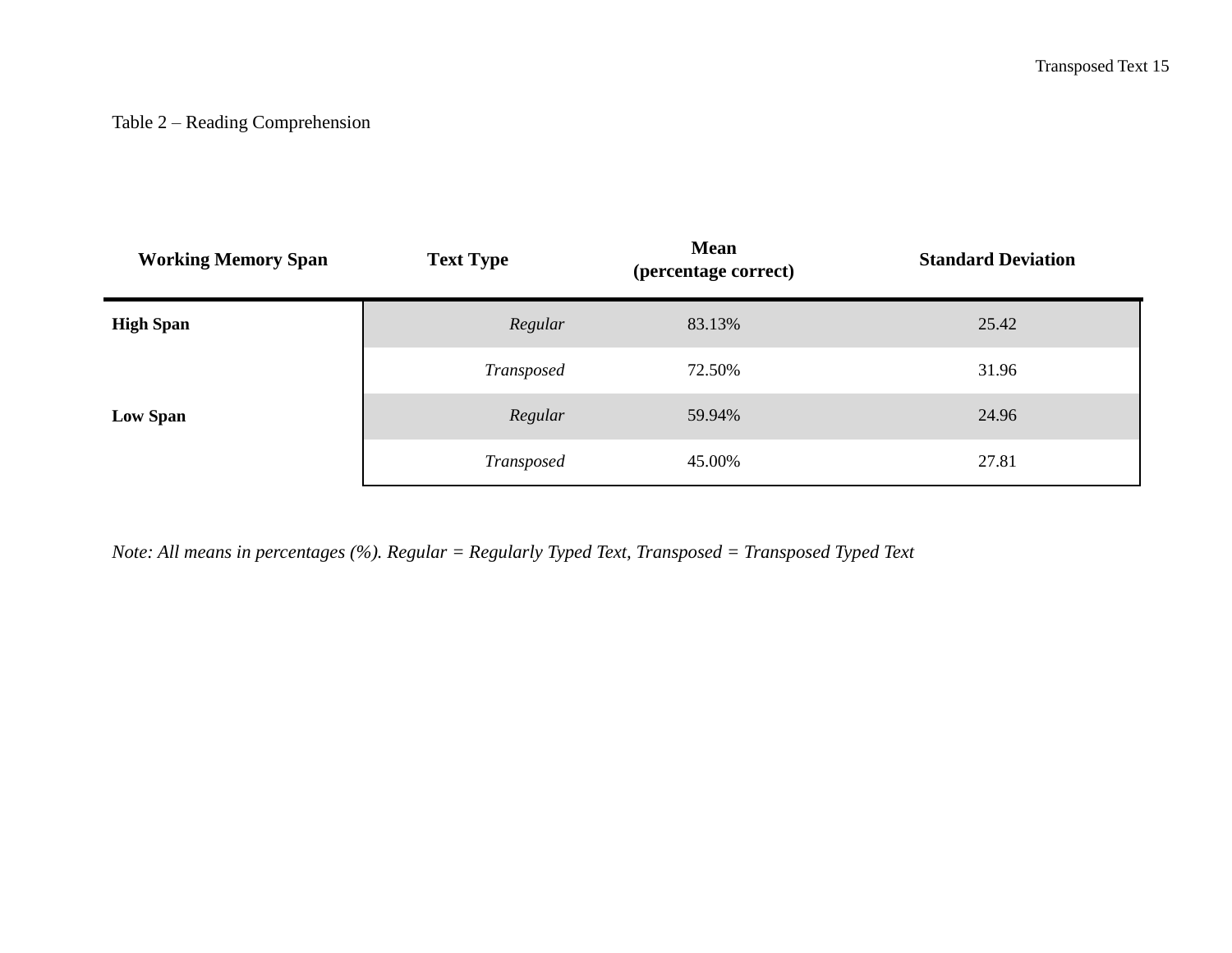Figure 1 – Reading Speed

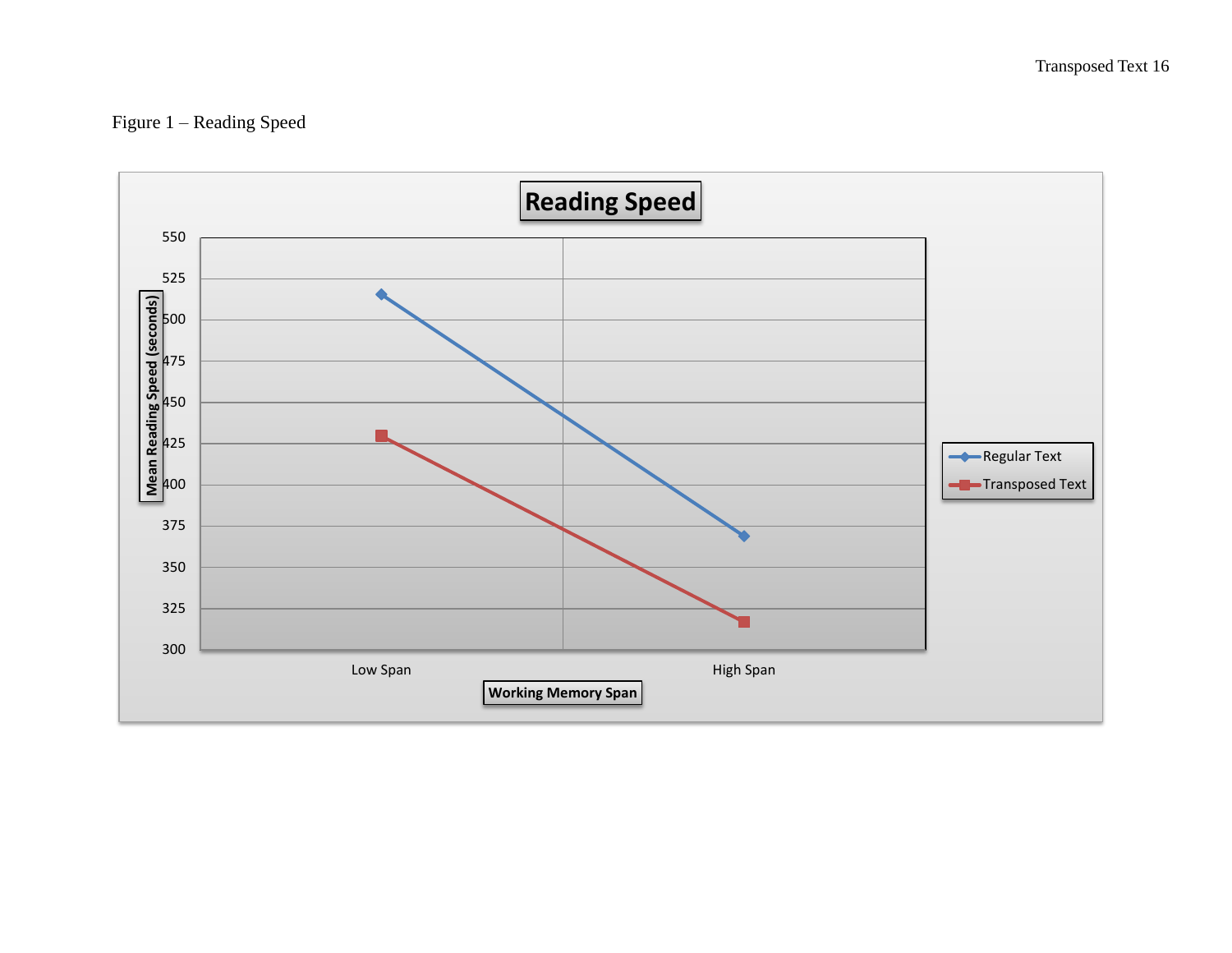# Figure 2 – Reading Comprehension

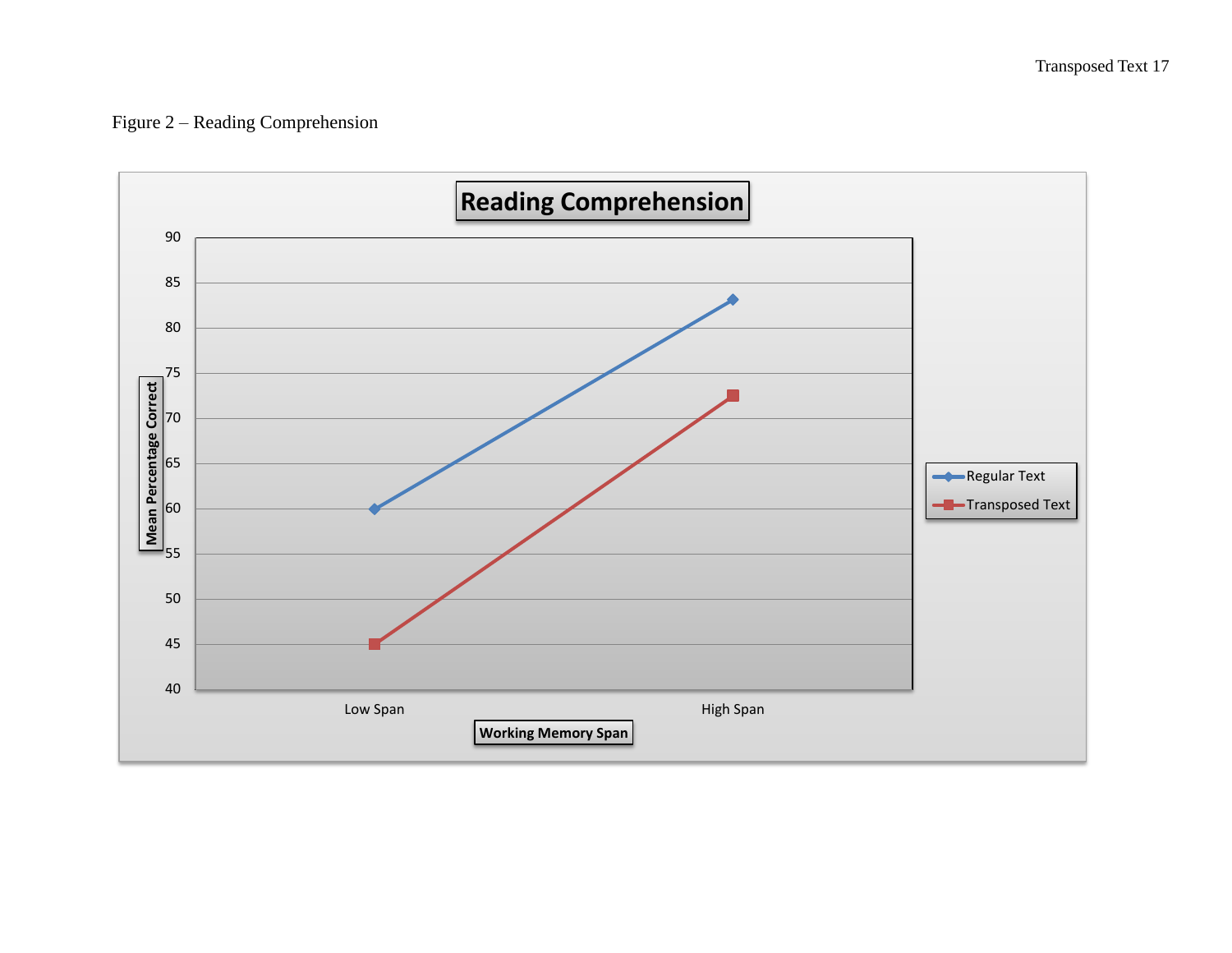#### References

- Andrews, S. (1996). Lexical retrieval and selection processes: Effects of transposed-letter confusability. *Journal of Memory and Language*, *35*, 775-800.
- Chambers, S. M. (1979). Letter and order information in lexical access. *Journal of Verbal Learning and Verbal Behavior*, *18*, 225-241.
- Christianson, K., Johnson, R. L., & Rayner, K. (2005). Letter transpositions within and across morphemes.*Journal of Experimental Psychology: Learning, Memory, and Cognition*, *31*(6), 1327-1339.
- Daneman, M., & Carpenter, P. A. (1980). Individual differences in working memory and reading.*Journal of Verbal Learning and Verbal Behavior*, *19*, 450-466.
- Daneman, M., & Carpenter, P. A. (1983). Individual differences in integrating information between and within sentences. *Journal of Experimental Psychology: Learning, Memory, and Cognition*,*9* (4), 561-583
- Davis, M. (2003, October 30). *Mrc*. Retrieved from [http://www.mrc](http://www.mrc-cbu.cam.ac.uk/people/matt.davis/Cmabrigde/)[cbu.cam.ac.uk/people/matt.davis/Cmabrigde/](http://www.mrc-cbu.cam.ac.uk/people/matt.davis/Cmabrigde/)
- Faulkner, H.J., Levy, B.A. (1999). Fluent and nonfluent forms of transfer in reading: Words and their message.*Psychonomic Bulletin & Review*. Vol 6(1). 111-116.
- Lupker, S. J., Perea, M., & Davis, C. J. (2008). Transposed-letter effects: Consonants, vowels and letter frequency. *Language and Cognitive Processes*, *23*(1), 93-116.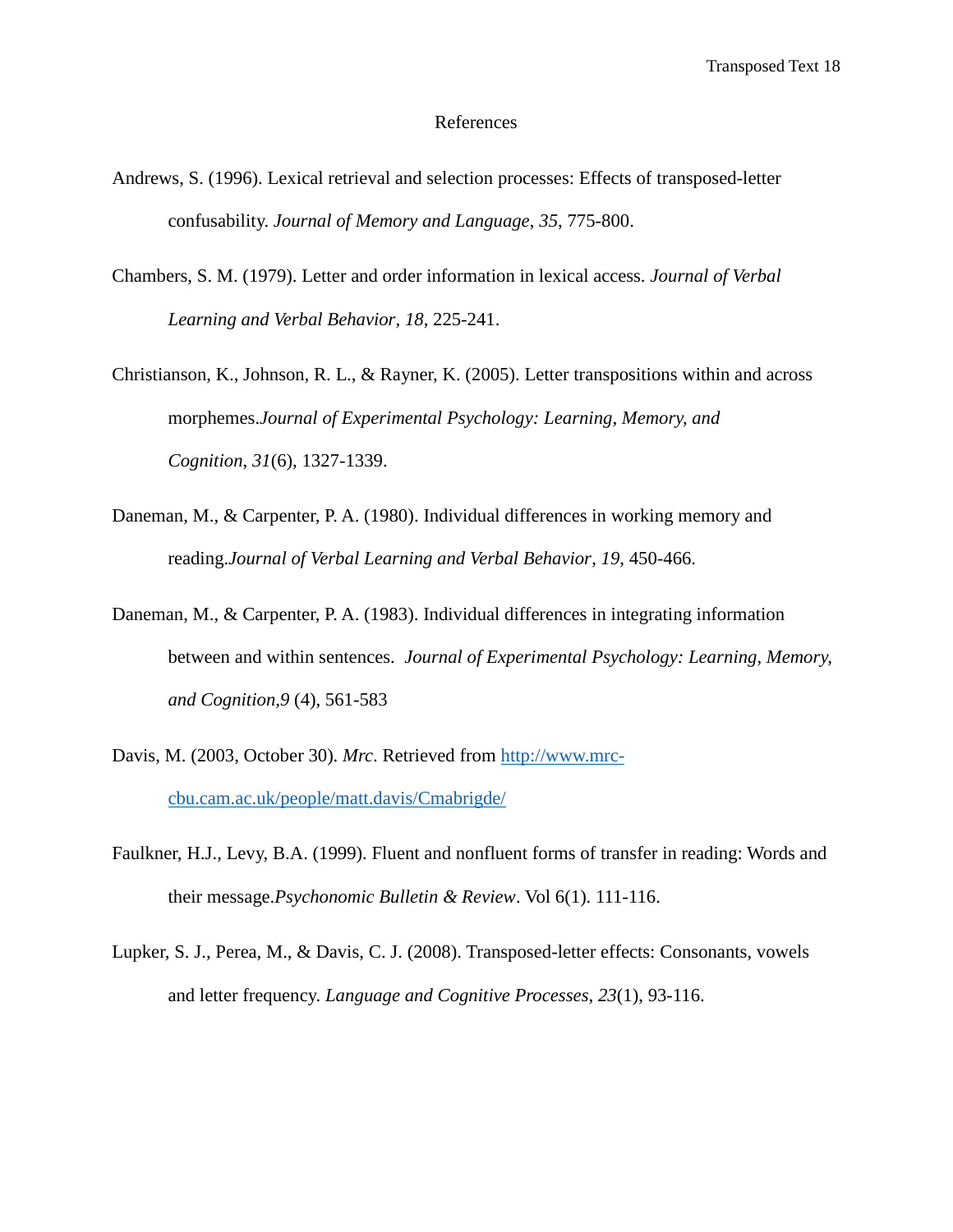- McVay, J. C., & Kane, M. J. (2012). Why does working memory capacity predict variation in reading comprehension? on the influence of mind wandering and executive attention. *Journal of Experimental Psychology: General*, *141*(2), 302-320.
- Perea, M., & Lupker, S. J. (2003). Transposed-letter confusability effects in masked form priming. In S. Kinoshita & S. Lupker (Eds.), *Masked Priming: The State of the Art* (pp. 97-119). New York, NY: Psychology Press, LTD.
- Perea, M., & Lupker, S. J. (2004). Can caniso activate casino? Transposed-letter similarity effects with nonadjacent letter positions. *Journal of Memory and Language*, *51*, 231-246.
- Rawlinson, G. (1976). The significance of letter position in word recognition. *Unpublished PhD Thesis*
- Rayner, K., White, S.J., Johnson, R.L., Liversedge, S.P., Raeding Wrods with Jubmled Lettres. Psychological Science, Vol 17(3), Mar 2006
- Unsworth, N., Heitz, R. P., Schrock, J. C., & Engle, R. W. (2005). An automated version of the operation span task. Behavior Research Methods, 37, 498-505.
- Velan, H., & Frost , R. (2007). Cambridge university versus hebrew university: The impact of letter transposition on reading english and hebrew. *Psyhconomic Bulletin & Review*, *14*(5), 913-918.